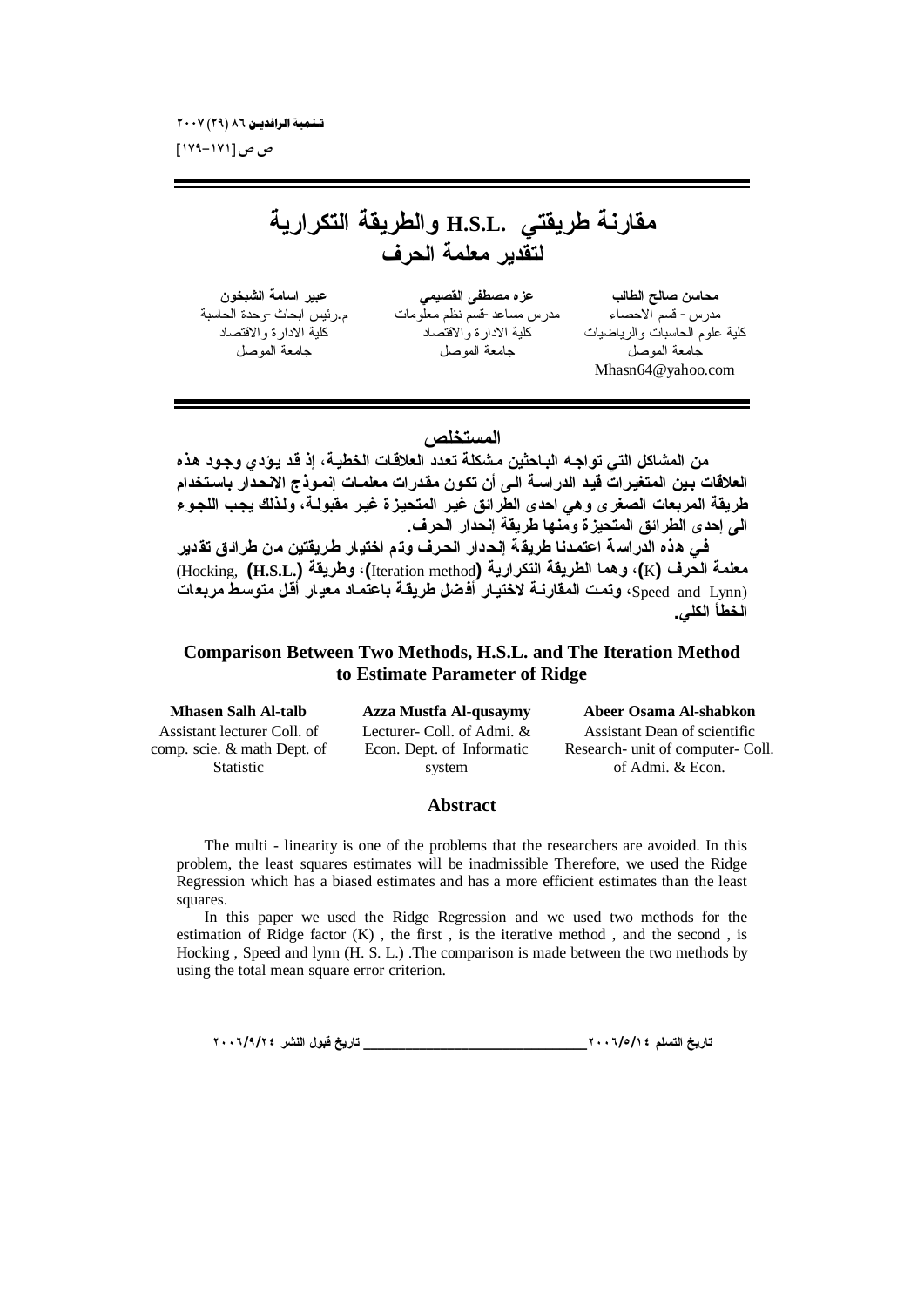**(ÏÖ) ÕÒ ÞNë¢Ë¦×ìÜàN**666666666666666666666666666666666666666666666666666666666666666666666666666666666666666666666666**¾ŮƍƆƃŒŗŶƆœŞ/ťœŮřſƙŒƍŖŧŒťƙŒŗƒƄƂ [ÎÔÏ]**

#### المقدمة

يعد إنموذاللإنحدار من النماذج الاحصائية المهمة والــ تبي يمكن أن نطبق علمي بعض الظواهر بعّد دراستها ، اذيعتّمد نجاح هذا الإنموذج أو فَشله علـــي الطريقـــة المستخدمة لتقدير معلماته ، فضلاً عن على صفات هذه المعلمات التي سـوف يــتم تقدير هاوهناك عدة طرائق لتقدير معذ مات إنموذج الانحدار، منها طريقة المربعات الصغرى التبي تعد من الطرائق المهمة والسهلة الاستخدام ، وتعتمد هــذه الطريقــة على عدد من الفروض التي نتعلق بالمتغير العشوائي وطبيعة المتغيرات المــستقلة، واذا سقط أحد فروضها الرئيسة و أهمها عدم وجود نداخل خطبي بسين المتغيسرات المستقلة يؤدي ذلك الى إعطاعتقديرات غير دقيقة ، من هنا يتم اللجوء الى طرائق النقدير المتحيزة، فعلى الرغم من تحيزها إلا أنها تعطـــي تقـــديرات أفـــضل مـــن تقديرات طريقة المربعات الصغرى، ومن هذه الطرائق طريقـــة لإحـــدار الحــــرف (Gunst and Mason and 1975 ,4(3) وهذا ما أكده (3). 4(3) Gunst and Mason and  $1975$  . (Webster اذ نبهوا على خطورة محاولة النتبؤ في حالسة وجــود تــداخل خطـــي باستخدام طريقة المربعات الصغرى، وأكدوا علـــي وجـــوب اســـتخدام الطرائـــق المتحيزة بديلألهذه الطريقة ، وركزوا على طريقة إنحدار الحرف بوصفها الطريقة المثلي.

تعتمد طريقة إنجدالحرف على اضافة ثابت يسمى بمعلمة الحرف ، وهنــاك عدة طرائق لنقدير هذا الثابت منها الطريقة النكراريـــة (Iiteration method) التـــى تعد احدى الطرائق المهمة والمثلي (القصيمي، ٢٠٠٠، ٣٤) ،وطريقــة Hocking, Speed and Lynn اللنين سيتم تطبيقهما في هذه الدراسة لمقارنة نتائجهما واســـتتناج أيصا أفضل.

هدف الد<sub>ا</sub> اسة

نهدف الدر اسة الى مقارنة طريقتين من طرائق تقــدير معلمـــة الحـــرف (K) ومقارنة مقدرات هاتين الطريقتين باعتماد معيار متوسط مربع الخطأ الكلبي ، ومـــن ثم اختيار ِ الطريقة الأفضل التي تعطي أقل متوسط مربع خطأ كلي.

| $W$ | $W$                   | $W$ | $W$ |
|-----|-----------------------|-----|-----|
| $W$ | $W$                   | $W$ |     |
| $W$ | $W$                   | $W$ |     |
| $W$ | $W$                   |     |     |
| $W$ | $W$                   |     |     |
| $W$ | $W$                   |     |     |
| $W$ | $W$                   |     |     |
| $W$ | $W$                   |     |     |
| $W$ | $W$                   |     |     |
| $W$ | $W$                   |     |     |
| $W$ | $W$                   |     |     |
| $W$ | $W$                   |     |     |
| $W$ | $W$                   |     |     |
| $W$ | $W$                   |     |     |
| $W$ | $W$                   |     |     |
| $W$ | $W$                   |     |     |
| $W$ | $W$                   |     |     |
| $W$ | $W$                   |     |     |
| $W$ | $W$                   |     |     |
| $W$ | $W$                   |     |     |
| $W$ | $W$                   |     |     |
| $W$ | $W$                   |     |     |
| $W$ | $W$                   |     |     |
| $W$ | $W$                   |     |     |
| $W$ | <math< td=""></math<> |     |     |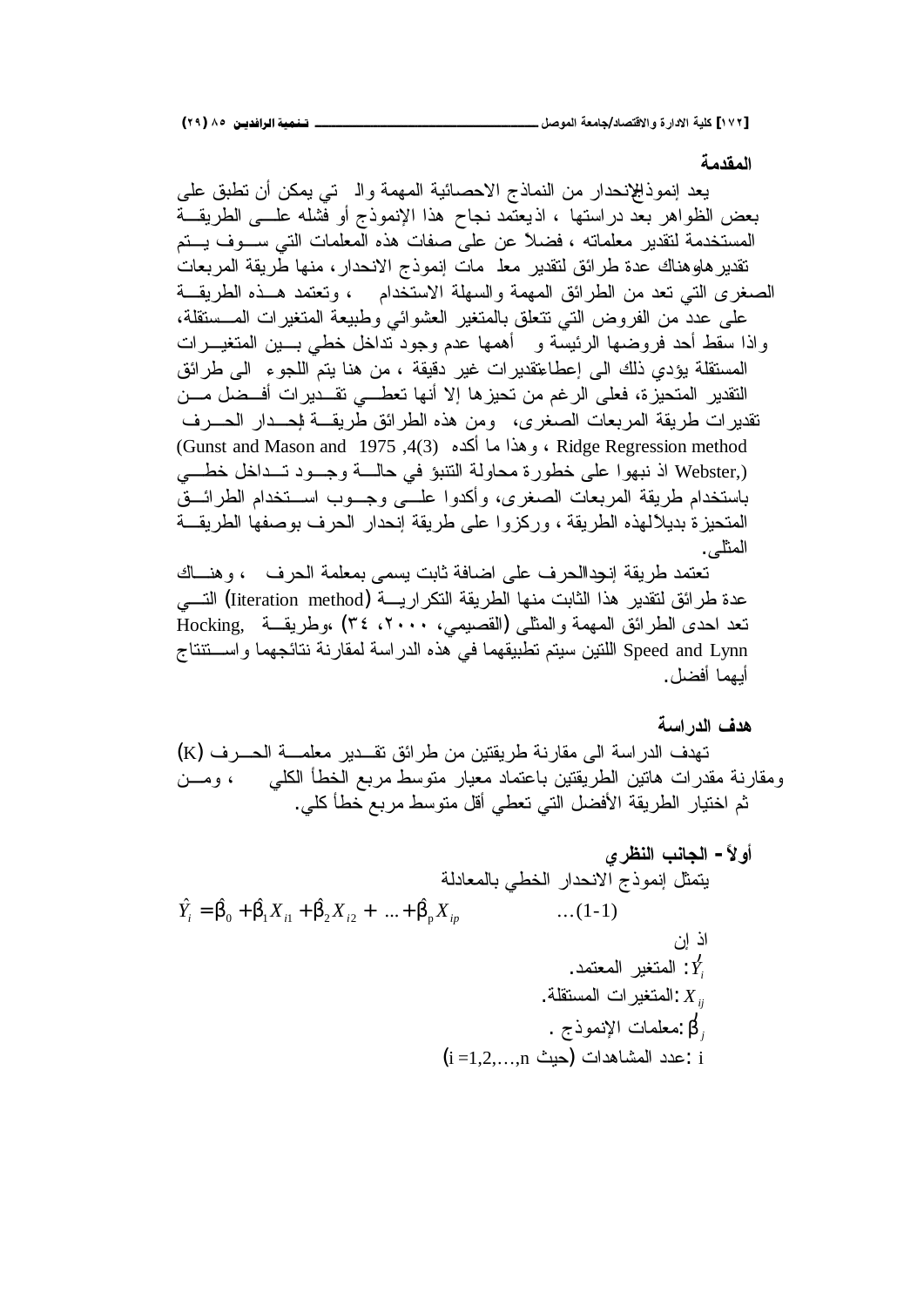**[ÎÔÐ] ƇƍŤŕŬƃŒƍƑƆƒŮƀƃŒƍŔƃœűƃŒººººººººººººººººººººº ...ŗƒŧŒŧƂřƃŒŗƀƒŧűƃŒƍ H.S.L. ƑřƀƒŧűŗƈŧœƀƆ**  $j = 1, 2, ..., p$  أي المستقلة (حبث) غدد المتغبر ات المستقلة (حبث) **ƎŧźŮƃŒŘœŶŕŧƆƃŒŗƀƒŧű .Î** تعد طريقة المربعات الصغر ي من الطر ائق المهمة والأكثر شــــبو عا لتقـــدير معلمات إنموذج الانحدار الخطي،ونتميز بسهولة حساب نقدير المعلمات ، اذ تمتلك أقل النباينات مقارنة بباقي الطرائق غير المتحيزة. والصيغة العامة لايجاد تقـــديرات معلمات إنموذج الانحدار الخطي بهذه الطريقة هي:  $\hat{\beta}_k = (X'X)^{-1}X'Y$  ...(1-2) − **ŻŧšƃŒŧŒťšƈōŗƀƒŧű .Ï** وهي طريقة معدلة لطريقة المربعات الصغرى في حالة وجود نداخل خطي بين المتغيرات المستقلة ، وتعصن الطرائــق المتحيــزة ، اذ تعتمــد علـــي إضـــافة المصفوفة (KI<sub>p</sub>) الى المصفوفة (X´X) قبل اخذ المعكوس لها وكالآتي:  $\hat{\beta} = (X'X + K_{lp})^{-1}X'Y$  ...(1-3) \_ اذ اِن: . مصنفو فة قطر بـة ذات بـعد  $\rm{KI_{p}}$ 

**ŻŧšƃŒŗƆƄŶƆ .Î** يمكن أن يعرف إنحدار الحرف على أنه دالة لمعلمة الحـــرف (K)، واختيـــار قيمة مناسبة لـــ (K) سوف يؤدي المعطاء تقدير ات اكثــر دقـــة مـــن تــ قـــدير ات المربعات الصغرى، وذلك لان إضافة الثابت (K) بقود الى تقليــل عناصـــر قطـــر المصفوفة ``( X´X ) ومن ثيتم تقليل قيم المقدرات والنباينات المتضخمة ، كما يـــتم التوصل الي متوسط مربعات الخطأ الكلي بقيمة أقل من قيمته لطريقـــة المربعـــات الصغر ي.

**ŻŧšƃŒŗƆƄŶƆŧƒťƀřžőŒŧű .Ï** نوجد عدة طرائق لتقدير معلمة الحرف (K) منها الطريقة التكرارية التي تعــد من الطرائق الناجحة لاختيار معلمة الحرف كما ذكرنا سابقاً م إذنها تتمتع بـــ صغر منوسط مربع الخطأ مقارنة بالطرائق الأخرى (القصيمي، ٢٠٠١، ٣٤). أ. ا**لطريقة التكر**ارية Iteration method

يتم في هذه الطريقة إعتماد قيم لمعلمة الحرف (K) وتتحصر هذه القيم ضمن الفترة (1و@بويضها من أجل الحصول على عدة قيم لمقدرات الحرف ، ومن شـم تطرح كل قيمة سابقة من مقدر الحرف من القيمة اللاحقة للمقدر ، وبإفتراض خطـــــأ معين يمكن السماح به يمنم اختيار أحـ د المقدرات، ومن ثم يعد هــذا المقـــدر هـــو الافضل، وقيمة (K) التي استخدمت لايجاد هذا المقدر هي القيمة المثلي.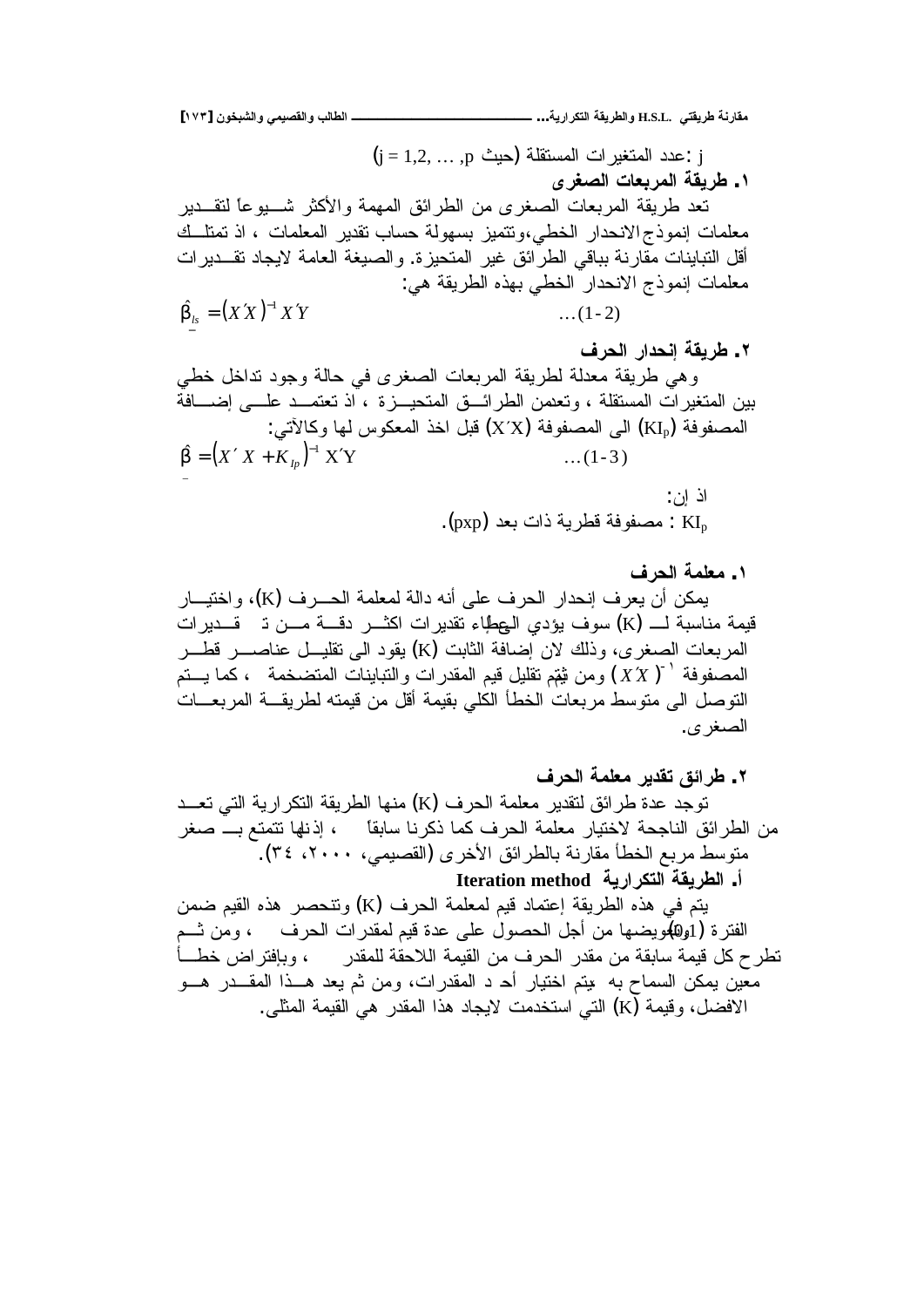(Hocking , Speed and Lynn, 1989, 131-148) **(H. S. L.) ŗƀƒŧű .Ŕ** يرمز لهذه الطريقة بـ (.H.S.L)، اذ عرضت في سنة ١٩٧٦، ويستم حــساب قيمة معلمة الحرف (K) باستخدام الصيغة الاتية:  $\dots(1-4)$ Ö Ö 1 4 j 2 1 2 j 2 2 ∑ ∑ =  $=$   $\sigma^2 \frac{j}{p}$ *j j p j j K*  $\lambda_i^2$   $\beta$  $\lambda_i^2$   $\beta$ σ  $t$ اذ  $0$ . X, انمثل القيم المميزة لمصفوفة الارتباط لقيم: β *j* ์)<br>ว่ يُقيمة المعلمات المقدرة بطريقة المربعات الصغرى. : النباين والذي يحسب بالصيغة:  $\Sigma^2$  $\dots(1-5)$  $\overline{Y} \times -\hat{\beta}$ 2  $n - p$ *X X*  $n-p$ *RSS* −  $^{\prime}$   $_{\rm v}^{\prime}$  $\Delta'$ <sub>Y</sub> – = −  $\sigma^2 =$ β و اِن .<br>*Y '* Y = 1 وذلك لأن البيانات فياسية. β  $\mathbf{r}$ : متجه المعلمات المقدرة بطريقة المربعات الصغرى. ا ـ متوسِّط مربعات الخطأ الكلي Total mean square error (TMSE) يعد هذا المعيار من المعايير التي يتم عن طريقها مقارنة المقدرات التي يـــتم الحصول عليها بأكثر من طريقة، والذي يحتسب على وفق الصيغة :  $(\hat{\beta}_{i}(K))$  ...(1-6)  $=\sum_{j=1}$ *p j*  $TMSE = \sum MSE(\beta_j(K))$ : أن إن  $\operatorname{MSE}(\hat{\beta_j}(K))$  يحتسب من الصيغة  $(\hat{\beta}_{i}(K)) = \frac{1}{K} \sum_{i=1}^{P} (\hat{\beta}_{ii}(K) - \lambda_{i})^{2}$  ...(1-7) 1  $=\frac{1}{L}\sum_{j=1}^{\nu}\left(\hat{\beta}_{ji}(K)-\lambda_{j}\right)^{2}$ *p j*  $f_{ij}(K)$  =  $\frac{1}{L} \sum_{j=1}^{L} (\beta_{ji}(K) - \lambda_{ji})$  $MSE(\beta_i(K)) = \frac{1}{2} \sum_{i=1}^{n} (\beta_{ii}(K) - \lambda$  $i = 1, 2, \dots, L$ و إن: .<br>.J:عدد العننات . . (i) مقدر المعلمة (j) ألعينة.  $\hat{\beta}_{ji}(K)$ λ*j* .( ) *X* ′*X* ųŕŗśũƛŔřžƏſŰƈƅŘŪƔƈƈƅŔřƈƔƂƅŔ :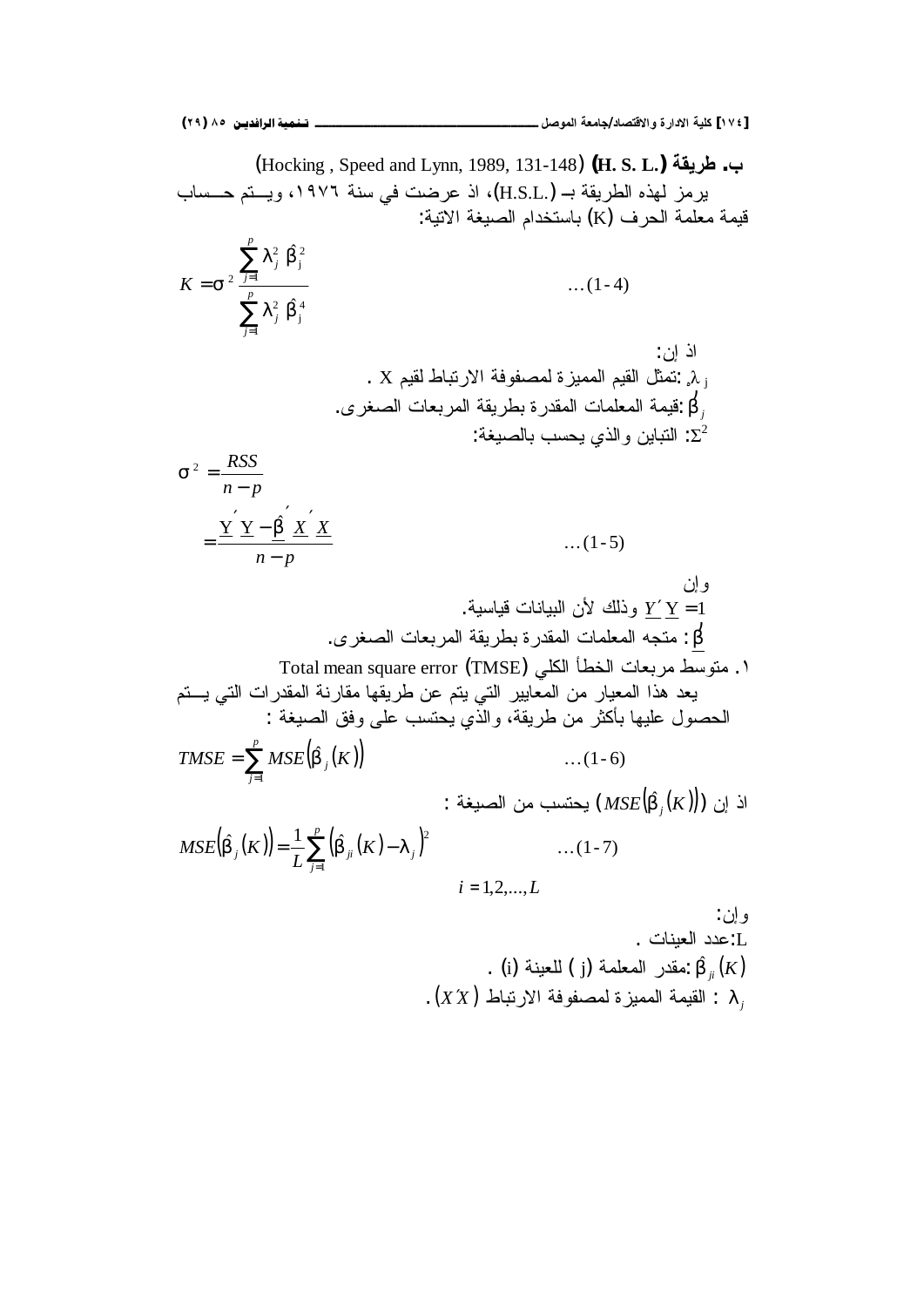. الطالب والقصيمي والشبخون [١٧٥] ثانياً – الجانب التطبيقي ١. توصيف الإنموذج ومحاكاته أ. توصيف الإنموذج  $(X_1, X_2, X_3, X_4, X_5)$  تم تحديد عدد المتغير ات المستقلة بخمسة متغير ات هـــى وعليه فإن الإنموذج بمثل المعادلة:  $Y_i = \beta_0 + \beta_1 X_1 + \beta_2 X_2 + \beta_3 X_3 + \beta_4 X_4 + \beta_5 X_5 + e_i$  ...(2-1) اذ اِن : ونباين (2). الخطأ العشوائي ويكون ذا نوزيع طبيعي بوسط (0) ونباين (2). Monte carlo و $\kappa_i$  ونولد باستخدام أحد أساليب المحاكاة، وهـــو أســـلوب نحسب بالنطابق مع قيم الجـــذور المميـــزة لمـــصفوفة ( $6_1$  ,  $\dots$  ,  $6_5$  ) simulation إرتباط متغيرات النتبؤ (المستقلة)، وB<sub>0</sub> تساوي الصفر ، ومن شــم تحـــول الببيانــــات جميعها الى الصيغة القياسية ، وذلك باستخدام لجدى صيغ النحويل ، وهـــي صــــيغة الثابت بطول واحد unit length scaling والتـي نتمثل بالمعادلة الانتية:  $X_{ij}^* = \frac{X_{ij} - \overline{X}_j}{\sqrt{\sum_{j=1}^{n} (X_{ij} - \overline{X}_j)^2}}$  $\dots(2-2)$ وعليه يكون الإنموذج بالشكل الاتبي:  $\underline{Y} = X^* \beta + \underline{e}$  $\dots$  (2 - 3) اذ اِن . مصفوفة المتغيرات المستقلة المعيارية :  $X^{\ast}$ : متجه المعلمات .  $\beta$ : متجه الأخطاء  $e$ . متجه الاستجابة بالصبغة المعبارية . كما استخدم التحويل  $X^* = X^*B$ ، اذ تمثل  $B$  مـصفوفة المتجهــات المميـــز ة  $D = B'X^* X^* B$  لمصفو فة ار تباطات المتغير ات المستقلة ذات بعد (5 x 5) وكذلك  $B'$ اذ إن D هي مصفوفة قطرية عناصر قطرها هي القيم المميزة لمــصفوفة إرتبــاط المتغير ات المستقلة ذات بعد (5 x 5)، كما يمكـــن حـــسابها ابـــضـاً عـــن طريـــق وبالرجوع الى المعادلة (3-2) فان  $\beta$  يمثل متجه المعلمات ذات بعد  $D = X^{**} X^{**}$  $100 \text{ x}$ )، و  $e$  متجه الاخطاء ذا بعد (1 $(100 \text{ x})$ )، و  $\underline{Y}$  متجه الاستجابة ذا بعد ( x 1 1) أيضاً. ب. المحاكاة تم استخدام أسلوب المحاكاة المذكور لتوليد فيم Xij والسذى يتمثــل بالمعادلـــة الاتنة:  $X_{ii} = (1 - \alpha^2)^{(1/2)} Z_{ii} + \alpha Z_{16}$  $\dots(2-4)$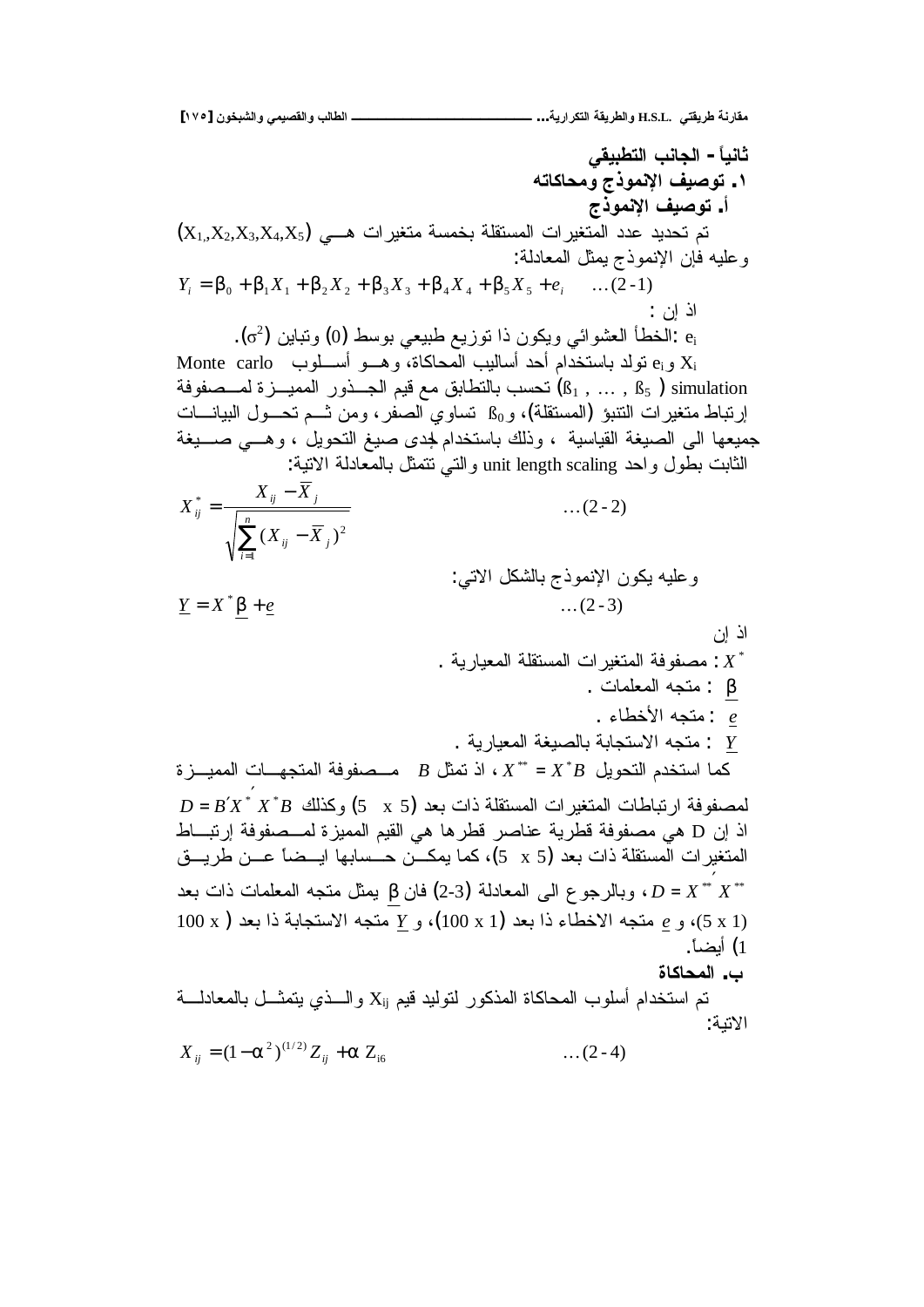|                                                                                                      | $i=1, 2, , n$ , $j=1, 2, , 5$                        |
|------------------------------------------------------------------------------------------------------|------------------------------------------------------|
|                                                                                                      | اذ اِن :                                             |
|                                                                                                      | . قيمة الارتباط بين المتغير ات المستقلة $\alpha$     |
| . N $(0\,,1\,)$ متغير ات مستقلة عشوائية طبيعية قياسية. $Z_{i1},,Z_{i6}$                              |                                                      |
|                                                                                                      | وتحسب قيم e <sub>i</sub> عن طريق المعادلة            |
| $e_i = Z_{i6} - Z$                                                                                   | $\dots(2-5)$                                         |
|                                                                                                      | . بِمثل متوسط العمود $(Z_{\scriptscriptstyle i6})$ : |
|                                                                                                      | ٢. التطبيق العملي (المعاينة)                         |
| باستخدام البرمجية الجاهزة Minitab under windows الاصــــدار 13.20 تـــم                              |                                                      |
| توليد (٢٠) عينة لكل عينة (٦٠٠) مـــشاهدة، تتبـــع التوزيــــع الطبيعــــي القياســــي                |                                                      |
| موزعة على ستة أعمدة كل عمود (١٠٠) مــشاهدة، ومـــن هـــذه $\left(Z_{ij}-\mathrm{N}(0,1)\right)$      |                                                      |
| المشاهدات نحسب قيم $\rm\left(X_{ij}\right)$ حسب الصيغة (2-4)وبارنباط قدره (0.9 $\alpha=0.9$ . ومـــن |                                                      |
| ثم حساب الخطأ (e¡)من نطبيق الصيغة (5-2) وبالتالي ايجاد قيم (Y¡)، وبعد ذلك تم                         |                                                      |
|                                                                                                      | . تحويل $\rm(Y_{i} \; , X_{ij})$ الى الصيغة القياسية |
|                                                                                                      | ٣. تقدير معلمة الحرف (K)                             |
|                                                                                                      | أ. الطريقة التكرارية                                 |
| تم الاعتماد على عدة قيم لـــ (K) ضمن الفترة (0,1) وبذلك تم الحصول على                                |                                                      |
| عدد من القيم لمقدرات الحرف  ، وبطرح كل قيمة سابقة لمهذه المقدرات مـــن القيمــــة                    |                                                      |
| اللاحقة للمقدر وبخطأ مسموح به قدر بـــ (0.0001)،اخترنا أفضل المقدرات ، ومن                           |                                                      |
| ثم تم النوصل الى أفضل قيمة لـــ (K) التي تعد القيمة المثلي، بعـــدها تـــم حـــساب                   |                                                      |
| معدل معلمة الحرف،  ونم ذلك باستخدام البرمجية الجاهزة Statgraph، والجدول ١                            |                                                      |
|                                                                                                      | بوضح هذه النتائج :                                   |
|                                                                                                      |                                                      |

| $K$ المعلمة | رقم العينة | $K$ المعلمة | رقم العينة     |
|-------------|------------|-------------|----------------|
| 0.90        | 11         | 0.75        |                |
| 0.85        | 12         | 0.90        | $\overline{2}$ |
| 0.90        | 13         | 0.90        | 3              |
| 0.90        | 14         | 0.85        | 4              |
| 0.85        | 15         | 0.80        | 5              |
| 0.75        | 16         | 0.90        | 6              |
| 0.90        | 17         | 0.80        | 7              |
| 0.85        | 18         | 0.75        | 8              |
| 0.85        | 19         | 0.75        | 9              |
| 0.90        | 20         | 0.95        | 10             |
|             |            | 0.85        |                |

الجدول ۱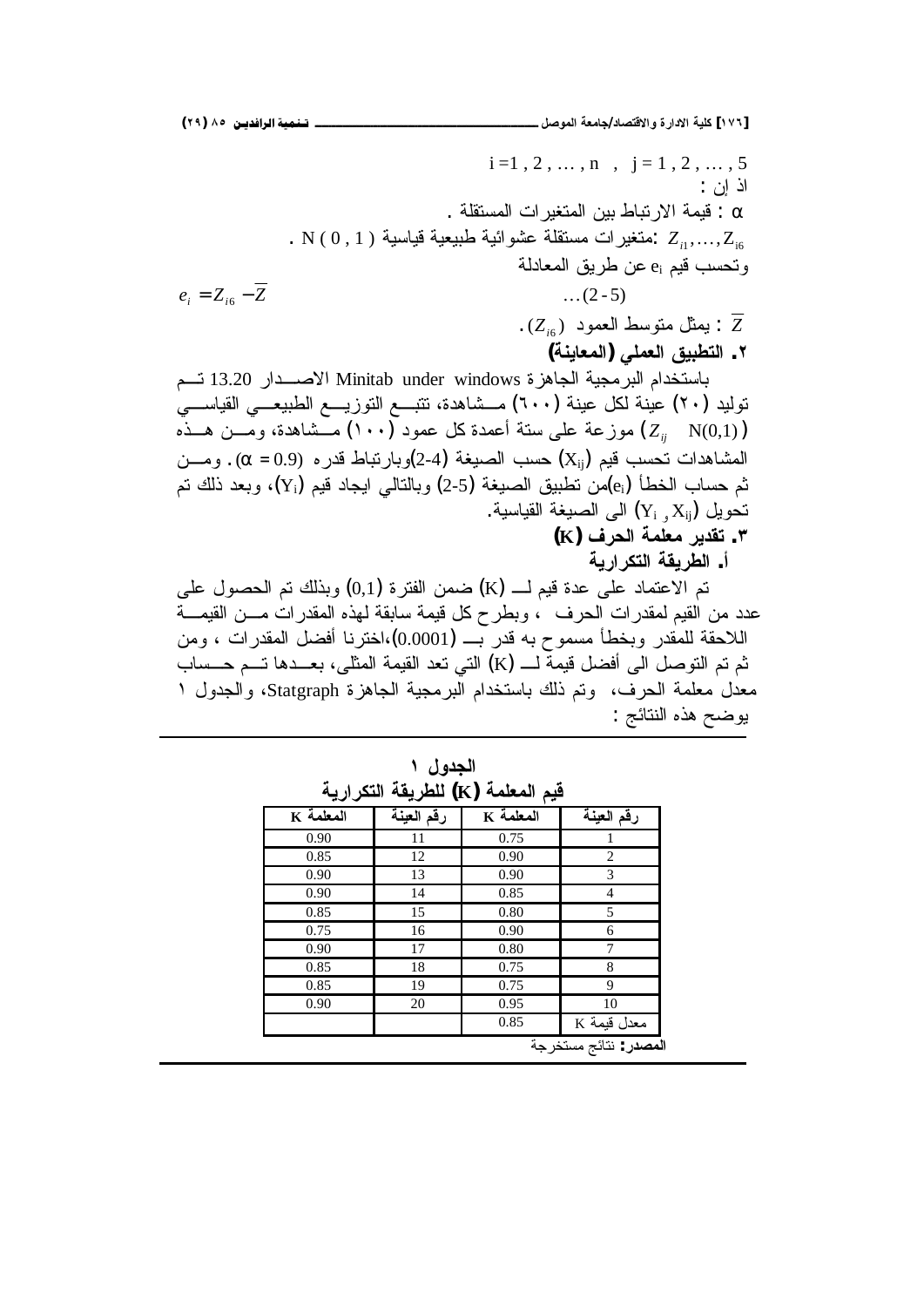**[ÎÔÔ] ƇƍŤŕŬƃŒƍƑƆƒŮƀƃŒƍŔƃœűƃŒººººººººººººººººººººº ...ŗƒŧŒŧƂřƃŒŗƀƒŧűƃŒƍ H.S.L. ƑřƀƒŧűŗƈŧœƀƆ**

**(H. S. L.)ŗƀƒŧű .Ŕ**

نم حساب معلمة الحرف (K) من المعادلة (4-1) باستخدام برنامج احــصائي ضمن إمكانيات فقرة الــ (Macro) ضـــمن البرمجيـــة الجـــاهزة Minitab under) : فالجدول ٢ يمثل نتائج نطبيق هذه الطريقة ج

| (H. S. L.) لطريقة (K) (K) فيم المعلمة |            |           |                                |  |
|---------------------------------------|------------|-----------|--------------------------------|--|
| $\overline{K}$ المعلمة                | رقم العينة | K المعلمة | رقم العينة                     |  |
| 0.000064                              | 11         | 0.000077  |                                |  |
| 0.000077                              | 12         | 0.000052  | 2                              |  |
| 0.000066                              | 13         | 0.000069  | 3                              |  |
| 0.000056                              | 14         | 0.000078  | 4                              |  |
| 0.000066                              | 15         | 0.000088  | 5                              |  |
| 0.000072                              | 16         | 0.000063  | 6                              |  |
| 0.000053                              | 17         | 0.000063  | 7                              |  |
| 0.000072                              | 18         | 0.000059  | 8                              |  |
| 0.000061                              | 19         | 0.000100  | 9                              |  |
| 0.000057                              | 20         | 0.000077  | 10                             |  |
|                                       |            | 0.000069  | K معدل قيمة                    |  |
|                                       |            |           | ا <b>لمصدر</b> : نتائج مستخرجة |  |

الجدول ۲

**ŘœƆƄŶƆƃŒŧƒťƀř .Ñ**

تم تقدير المعلمات بطريةة انحدار الحرف على وفق المعادية الاتية:  
\n
$$
\underline{\hat{\beta}}(K) = (D + K I_p)^{-1} \underline{X}^* \underline{Y}
$$
\nL : (c) ...  
\nL : مصفوفة قطرية نمثل عناصرها القیم المميدزة لمصفوفة الارتباط بـين  
\nالمنغيرات المستقلة(مذكورة سابقا) .  
\nواجميع قیم (K) لكل العينات ومن تم أخذ المعـدل لهـذه المطمـات ولكـلا  
\nالطريقتين، وكما موصح في الجدولين ۳ للطريةة التكرارية، وجدول ۶ لطريةة .H).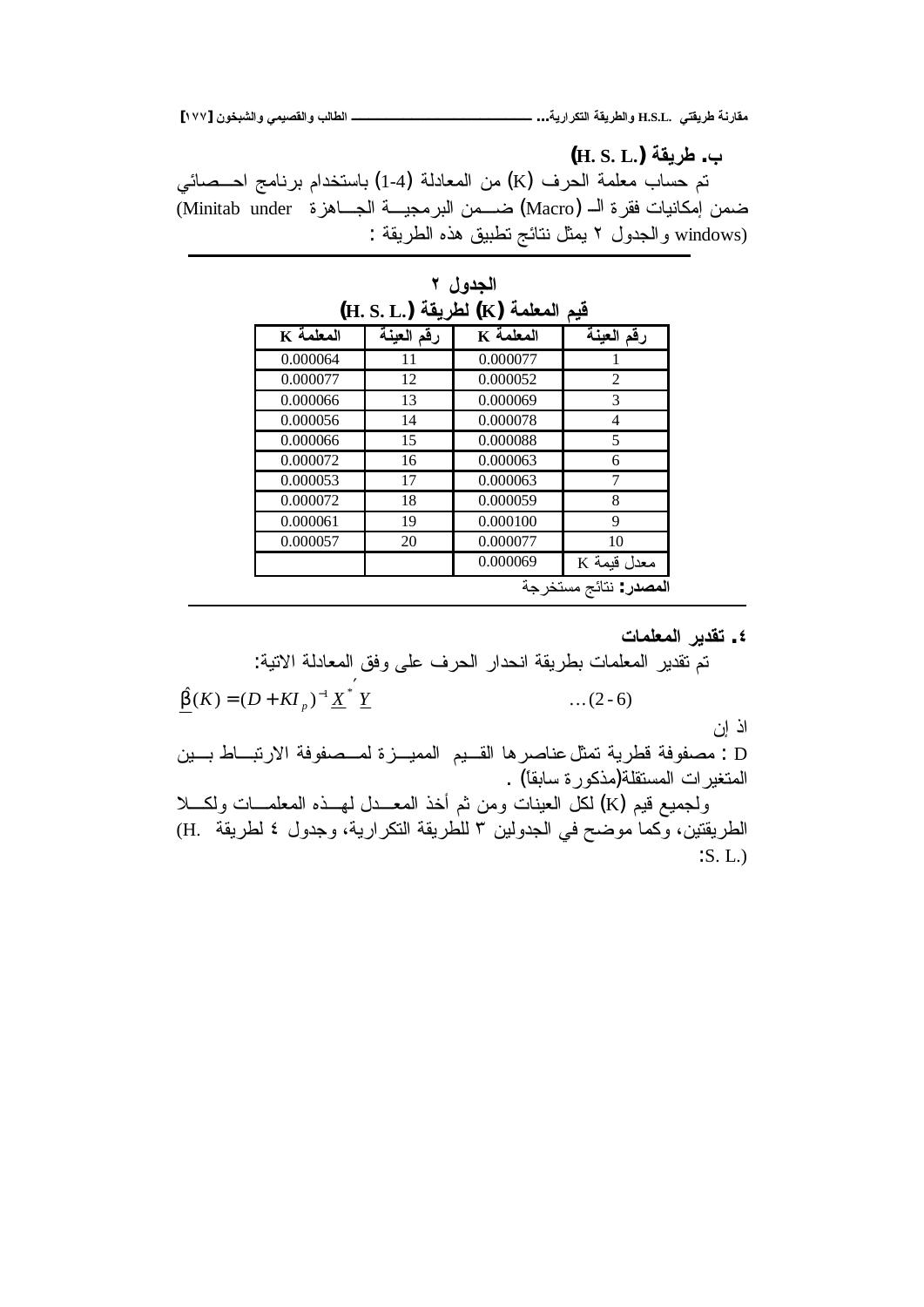| الجدول ۳<br>معلمات الطريقة التكرارية |              |              |                |                       |                |
|--------------------------------------|--------------|--------------|----------------|-----------------------|----------------|
| $\beta_5(K)$                         | $\beta_4(K)$ | $\beta_3(K)$ | $\beta_{2}(K)$ | $\beta_1(K)$          | العينة         |
| $-0.158062$                          | 0.597339     | 0.031786     | $-0.002088$    | $-0.470172$           | 1              |
| $-0.301060$                          | 0.082263     | 0.119961     | 0.551486       | $-0.459498$           | $\overline{c}$ |
| 0.160196                             | $-0.247716$  | 0.534075     | $-0.026891$    | $-0.457522$           | 3              |
| 0.404752                             | $-0.231881$  | 0.048146     | 0.263898       | $-0.471478$           | $\overline{4}$ |
| 0.057340                             | 0.557467     | $-0.067739$  | $-0.066549$    | $-0.476757$           | 5              |
| 0.582344                             | $-0.004698$  | $-0.269427$  | 0.154692       | $-0.467948$           | 6              |
| $-0.051634$                          | $-0.133051$  | 0.044342     | 0.605089       | $-0.461527$           | $\overline{7}$ |
| 0.452995                             | $-0.042004$  | 0.340497     | $-0.355301$    | $-0.453811$           | 8              |
| 0.023104                             | 0.405461     | 0.210031     | $-0.321343$    | $-0.453281$           | 9              |
| $-0.089101$                          | 0.414232     | $-0.110384$  | 0.182289       | $-0.457290$           | 10             |
| $-0.169069$                          | $-0.154277$  | 0.285917     | 0.453740       | $-0.460802$           | 11             |
| 0.491124                             | 0.356615     | $-0.145718$  | $-0.264582$    | $-0.464533$           | 12             |
| 0.451820                             | 0.346302     | $-0.040513$  | $-0.292587$    | $-0.467337$           | 13             |
| 0.198701                             | 0.055782     | 0.533375     | $-0.335323$    | $-0.461387$           | 14             |
| 0.030508                             | 0.402135     | 0.270531     | $-0.303643$    | $-0.455181$           | 15             |
| 0.231947                             | 0.080074     | 0.189186     | 0.017973       | $-0.476551$           | 16             |
| 0.023875                             | 0.175042     | 0.544470     | $-0.312656$    | $-0.461367$           | 17             |
| $-0.107911$                          | 0.500583     | $-0.004368$  | 0.007833       | $-0.458601$           | 18             |
| 0.305852                             | $-0.255980$  | 0.451298     | $-0.030953$    | $-0.464487$           | 19             |
| 0.047557                             | $-0.310596$  | 0.485343     | 0.212848       | $-0.461843$           | 20             |
| 0.129260                             | 0.129650     | 0.172540     | 0.0068966      | $-0.46307$<br>$\cdot$ | المعدل         |

<mark>المصد</mark>ر : نتائج مستخرجة

ا**لجدول ٤** H. S. L. معلمات طريقة

| العينة         | $\beta_1(K)$ | $\beta_2(K)$ | $\beta_3(K)$ | $\beta_4(K)$ | $\beta_5(K)$ |
|----------------|--------------|--------------|--------------|--------------|--------------|
| $\mathbf{1}$   | $-0.470387$  | $-0.005758$  | 0.027786     | 0.592840     | $-0.163792$  |
| $\overline{2}$ | $-0.460909$  | 0.521828     | 0.086218     | 0.035715     | $-0.353155$  |
| 3              | $-0.465424$  | $-0.170381$  | 0.354680     | $-0.480127$  | $-0.116366$  |
| $\overline{4}$ | $-0.468809$  | 0.313064     | 0.104780     | $-0.167576$  | 0.501057     |
| 5              | $-0.476019$  | $-0.056145$  | $-0.055411$  | 0.570830     | 0.074726     |
| 6              | $-0.469007$  | 0.135154     | $-0.291085$  | $-0.032497$  | 0.545409     |
| $\tau$         | $-0.460931$  | 0.617402     | 0.057384     | $-0.116638$  | $-0.031046$  |
| 8              | $-0.464065$  | $-0.525313$  | 0.151317     | $-0.289168$  | 0.131167     |
| 9              | $-0.468772$  | $-0.139976$  | $-0.421587$  | 0.304643     | 0.283552     |
| 10             | $-0.470895$  | $-0.041175$  | $-0.378178$  | 0.105507     | $-0.481446$  |
| 11             | $-0.470449$  | 0.305522     | 0.108559     | $-0.348078$  | $-0.429789$  |
| 12             | $-0.470029$  | $-0.354090$  | $-0.249272$  | 0.229595     | 0.344423     |
| 13             | $-0.467828$  | $-0.299939$  | $-0.052507$  | 0.333657     | 0.437727     |
| 14             | $-0.463249$  | $-0.367490$  | 0.491491     | 0.005512     | 0.138121     |
| 15             | $-0.466352$  | $-0.494370$  | 0.038137     | 0.149671     | $-0.322325$  |
| 16             | $-0.468978$  | 0.147683     | 0.353762     | 0.257509     | 0.424979     |
| 17             | $-0.467278$  | $-0.398896$  | 0.441044     | 0.043950     | $-0.138542$  |
| 18             | $-0.471242$  | $-0.214227$  | $-0.242640$  | 0.232868     | $-0.467909$  |
| 19             | $-0.463437$  | $-0.007361$  | 0.477179     | $-0.223648$  | 0.341935     |
| 20             | $-0.467433$  | 0.119777     | 0.347083     | $-0.462025$  | $-0.153423$  |
| المعدل         | $-0.46757$   | $-0.045735$  | 0.067437     | 0.037127     | 0.028265     |